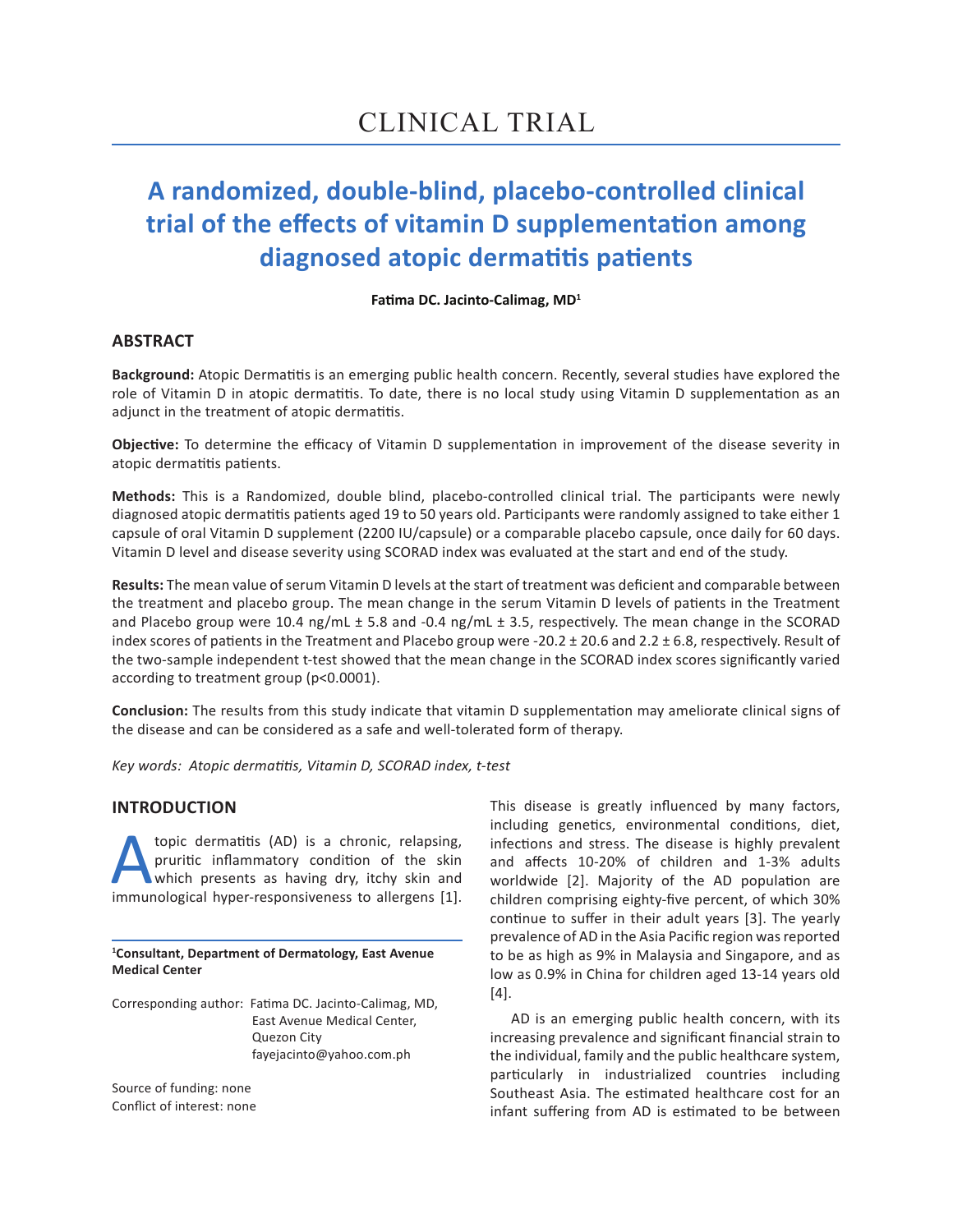USD 199 and over USD 1,000 per year. The health costs of AD per patient per year ranged from USD 8 in the Philippines to USD 2,268 in South Korea [2].

In addition to the economic burden, quality of life is also affected especially in severe AD where skin infections are more common and the stigma associated with it, causing significant morbidity. Since majority of the AD population affected are children, another area of concern is the well‐being of parents, families, and other caregivers of the patient [5]. Interestingly, it was found that it is more stressful taking care of a child with moderate‐to‐severe AD than a child with insulin‐dependent diabetes [6]. Thus, AD represents a common disease that can negatively affect the QoL of both the patient and other family members.

The current treatment for AD include topical and oral corticosteroids, emollients, topical immunosuppressants (tacrolimus, pimecrolimus), oral antihistamines, refined-coal tar, and topical doxepin [7]. There is an emerging focus on complementary and adjuvant intervention given patients' hesitancies on conventional treatment. Diverse number of supplements have been proposed based on AD pathophysiology, including borage oil, docosahexaenoic acid (DHA), evening primrose oil, fish oil, gamma-linoleic acid, hempseed oil, probiotics, sea buckthorn oil, selenium, vitamins B6, C, D, and E, and zinc [8].

There is a growing body of research evidence on the potential role of Vitamin D in AD. First, documentation of aggravation of AD especially in higher latitude countries during winter where serum 25(OH)D tends to be particularly low [9]. Second, many studies have shown improvement of AD symptoms with Vitamin D supplementation [10,11]. Third, genetic polymorphisms have been identified as contributors to AD development, including Vitamin D Receptor (VDR) and filaggrin gene mutation [12, 13]

Majority of the conducted studies on AD and Vitamin D are done in countries located at a higher latitude, where climate and season may have contributed to Vitamin D synthesis [14,15]. Moreover, bulk of the population of previous studies are children [10,11,16]. To date, there is no local study using oral Vitamin D supplementation as an adjunct in the treatment of atopic dermatitis. In line with this, this study aims to determine the effect of oral Vitamin D supplementation in the disease severity of diagnosed atopic dermatitis patients aged 19-50, in a Filipino population.

## **OBJECTIVES**

Overall, the efficacy of oral vitamin D supplementation in improvement of the disease severity in diagnosed atopic dermatitis patients. Specifically, the following outcomes were determined in both groups: the serum Vitamin D levels of Atopic dermatitis patients at the start and end of the trial, disease severity measured by SCORAD (Scoring Atopic Dermatitis) index of Atopic dermatitis patients at the start and end of the trial, and if there is a significant difference in Vitamin D level and disease severity as measured by SCORAD index among atopic dermatitis patients given placebo and Vitamin D supplement.

## **METHODOLOGY**

#### **Patients and study design**

This study was a randomized, double-blind, placebo-controlled clinical trial conducted at the the dermatology outpatient department of a tertiary dermatology referral center from September 2017 to July 2018. The hospital's review board approved the trial protocol before the study was started. Informed consent from all participants was likewise secured prior to treatment. This trial was carried out in accordance with the Declaration of Helsinki principles, Good Clinical Practice (GCP) guidelines, and local regulations. Prior to conduct, ethical review was obtained.

Participants of the study were new patients diagnosed with atopic dermatitis at the dermatology outpatient department. Inclusion criteria are as follows: (1) Age: 19-50 years old and (2) New and active cases of diagnosed Atopic Dermatitis (based on criteria of Hannifin and Rajka). Patients taking vitamin, mineral, fatty acid supplementation, oral contraceptive pills, steroid hormones (orally or injected), antiepileptic agents, and anticoagulants, using ultraviolet B or solar irradiation, elevated or decreased serum calcium and pregnant or nursing mothers were excluded from the study.

### **Materials**

The Solgar Vitamin D3 tablets (clear gelatin capsules) were repackaged by the Thomas Aquinas Research Center Pharmacy laboratory of the University of Santo Tomas. The same laboratory prepared the cornstarch placebo into similar clear gelatin capsules. This was necessary to ensure that the physicians and the participants were blinded during the study. All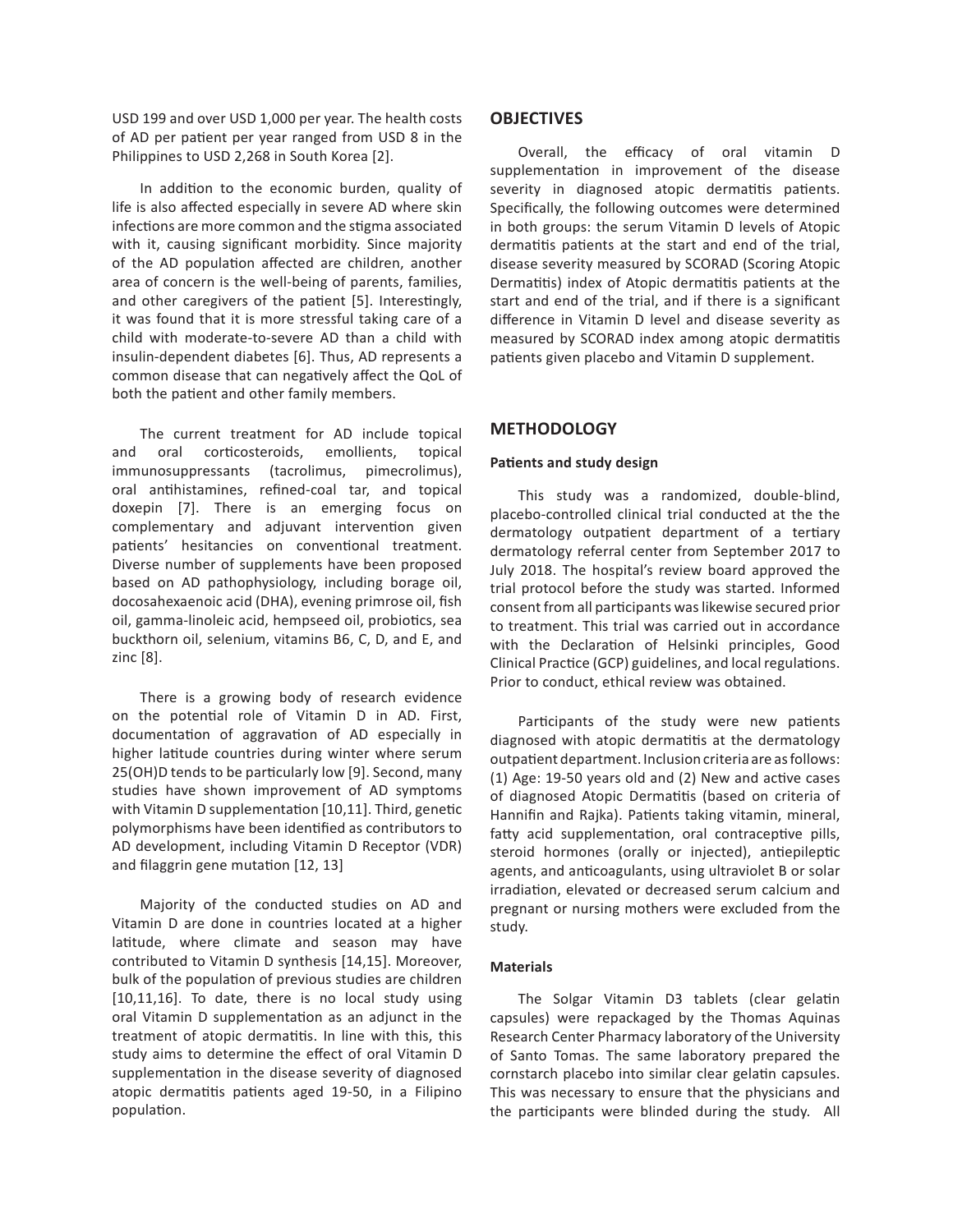capsules were packaged in airtight containers (60 capsules per container).

#### **Randomization, treatment allocation, and blinding**

Randomization was done electronically. Treatment assignment and end-point assessment were done by independent physicians who were not aware of the treatment being administered.

#### **Interventions**

Patients were randomly assigned to 60 days of oral Vitamin D capsule (one capsule of 2200 IU daily) versus an identical-appearing placebo capsule. The participants were given a container filled with 60 capsules. The supplements and placebos were given to the patients in identical containers with label (from 1 to 26). Participants were allowed to continue previously prescribed AD therapies, including their own preferred emollients. Instructions were given not to take other medication or supplementation during the 60-day trial. Patient education on atopic dermatitis, vitamin D sources and basic skin care were performed on all patients.

#### **Outcome measures**

On initial visit, the participants were asked to fill out an information sheet with basic demographic questions. The severity of their eczema was evaluated based on SCORAD index by three evaluators (average of the three scores was obtained and used), and serum Vitamin D level determination was performed. Blood extraction for serum Vitamin D level was done after physical examination.

After 60 days of either placebo or Vitamin D, the participant was instructed to follow up for reassessment. The severity of their eczema was reevaluated based on SCORAD index by the three evaluators who made the initial evaluation (average of the three scores was obtained and used for data analysis), and serum Vitamin D level determination was performed. At the end of the trial, all participants who were still Vitamin D deficient were given appropriate treatment.

#### **Checking of Compliance**

Participants were given a Daily Monitoring Card where they can note if they have taken the capsule for the day, as well as side effects or other remarks (eg: vomiting). The numbers of remaining capsules were checked every 2 weeks. This was done thru telecommunication or follow-up as needed.

#### **Stopping guidelines**

The study was stopped in patients who becomes pregnant during the trial period and who were advised to receive phototherapy. These patients were considered as withdrawals from the study. Those who did not comply to the once-a-day supplementation were also withdrawn from the study. Dropouts were defined as those who did not follow up within two weeks and whose outcome was unknown by the end of the study period.

#### **Sample Size Computation**

Using the sample size formula for t-test for two independent means, a minimum sample size of 24 patients (12 patients in the treatment group and 12 patients in the placebo group) was needed to achieve 80% power. Data encoding and editing was done using MS Excel for Mac 2009. For the profiling of patients, quantitative variables were described using the mean and standard deviation (S.D.). Meanwhile, responses to qualitative variables were summarized as frequency and percentage distributions. T-test for two independent means was used to compare the patients in the treatment and placebo groups in terms of the following: (a) Mean age; (b) Mean difference in serum Vitamin D levels at the start and end of the clinical trial; and (c) Mean difference in the SCORAD index scores at the start and end of the clinical trial.

Meanwhile, chi-square test of homogeneity was used to compare the gender distribution in the two treatment groups. A 5% level of significance was used in testing the hypotheses of this study.

#### **Data processing and analysis**

To determine if the groups were significantly different in their demographic characteristics, the T-test for two independent means was used to compare the patients in the treatment and placebo groups in terms of the mean age, mean difference in serum Vitamin D levels at the start and end of the clinical trial, and mean difference in the SCORAD index scores at the start and end of the clinical trial. Meanwhile, chi-square test of homogeneity was used to compare the gender distribution in the two treatment groups.

A 5% level of significance was used in testing the hypotheses of this study. Stata version 13 was utilized in producing the descriptive statistics and performing the analyses.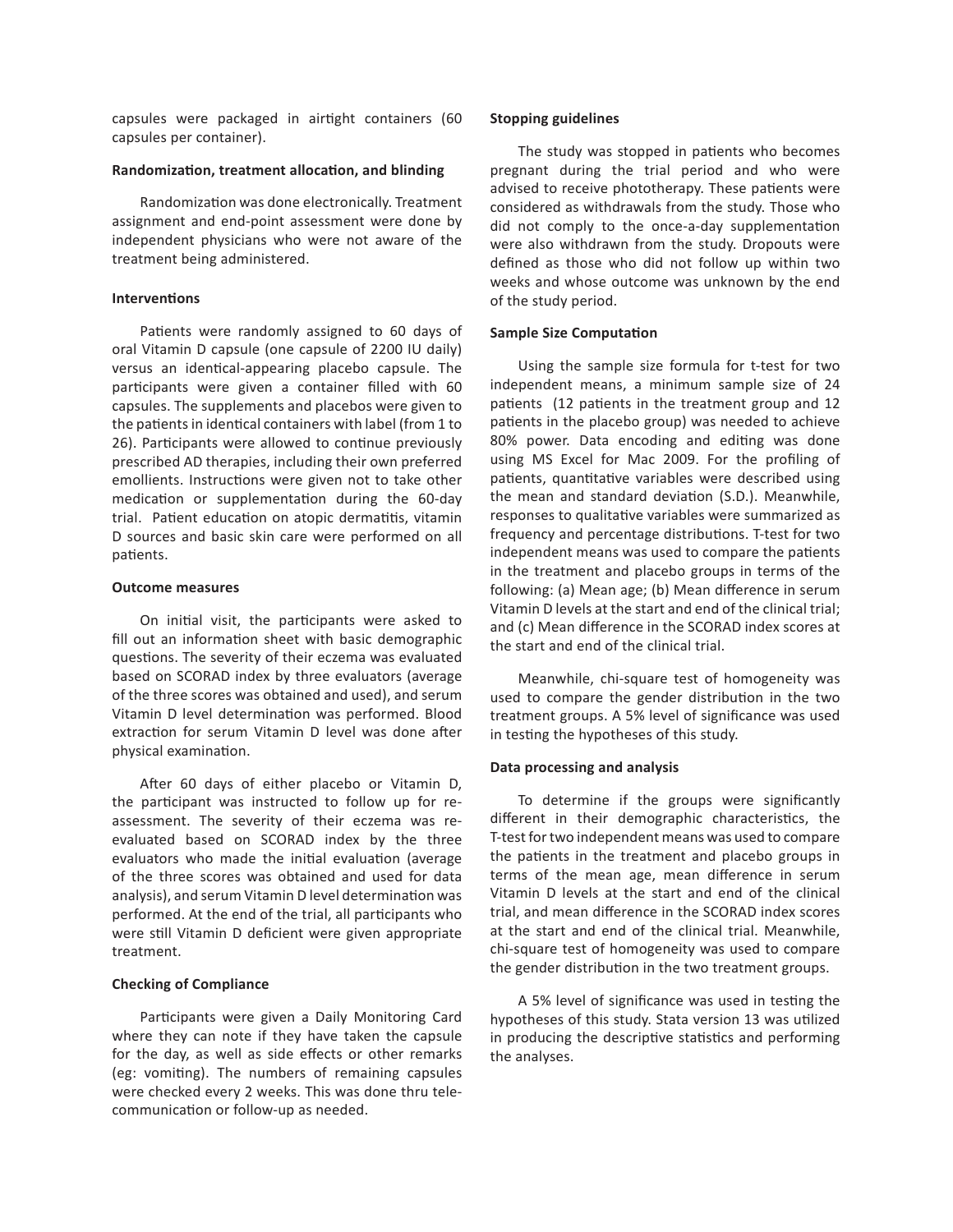### **RESULTS**

#### **Study population**

Twenty-five of 26 patients completed the 60-day trial, as shown in the flowchart (Figure 1). One subject was considered as dropout due to failure to follow up. No side effects were noted during the course of the trial. The two groups were comparable in age and gender. The mean age of the patients was  $28.8 \pm 10.9$ years. Majority (21/25) of the patients are females. There were no significant differences between the two genders in serum Vitamin D level (male: 18.63 vs female: 18.19).

### **Clinical effects**

At the beginning of the trial, the mean value of serum Vitamin D levels was deficient and comparable between the treatment and placebo group (19.9 ± 2.9 vs 16.5 ± 3.2). After 60 days of Vitamin D supplementation, it was found that in the treatment group, Vitamin D values were significantly higher compared to the

starting levels (30.3 ± 3.3 vs  $19.9 \pm 2.9$ ). There was no significant difference in the Vitamin D level of the placebo group (16.5  $±3.2$  vs  $16 ± 2$ ). At the end of the trial, majority of the treatment group had sufficient vitamin D levels while the placebo group still had deficient Vitamin D level (Table 2).

For the treatment group, a reduction in the SCORAD index was observed  $(36.7 \pm 9.1)$  at the initial visit vs  $16.5 \pm 4$ at final visit). There was no significant difference in the SCORAD index for the placebo group. (37.2 ± 11.9 at the initial visit vs 39.3 ± 10.4 at final visit) (Table 3).

The mean change in the SCORAD index scores of patients in the Treatment and Placebo group were  $-20.2 \pm 20.6$  and 2.2  $\pm$  6.8, respectively. Result of the two-sample independent t-test showed that the mean change in the SCORAD index scores significantly varied according to treatment group (p<0.0001) (Table 5).

Before supplementation, the degree of Atopic dermatitis severity of the treatment group was: mild = 5(38%), moderate = 5(38%) and severe = 3(24%). After 60 days of supplementation, there was a decrease in the disease severity 12(92%) were classified as mild AD and 1(8%) patient classified as moderate AD. On the other hand, for the placebo group, before supplementation, the degree of Atopic dermatitis severity was: mild =  $5(42%)$ , moderate =  $5(42%)$  and severe =  $2(16%)$ . After 60 days of supplementation, there was no decrease in the disease severity: mild = 4(33%), moderate = 5(42%) and severe = 3(25%).

There were no adverse effects noted in both groups.



**Figure 1.** Screening, randomization, and analysis of patients in the study.

The mean change in the serum Vitamin D levels of patients in the Treatment and Placebo group were 10.4 ng/mL  $\pm$  5.8 and -0.4 ng/mL  $\pm$  3.5, respectively. Result of the two-sample independent t-test showed that the mean change in the serum Vitamin D levels was significantly varied according to treatment group (p<0.0001) (Table 4).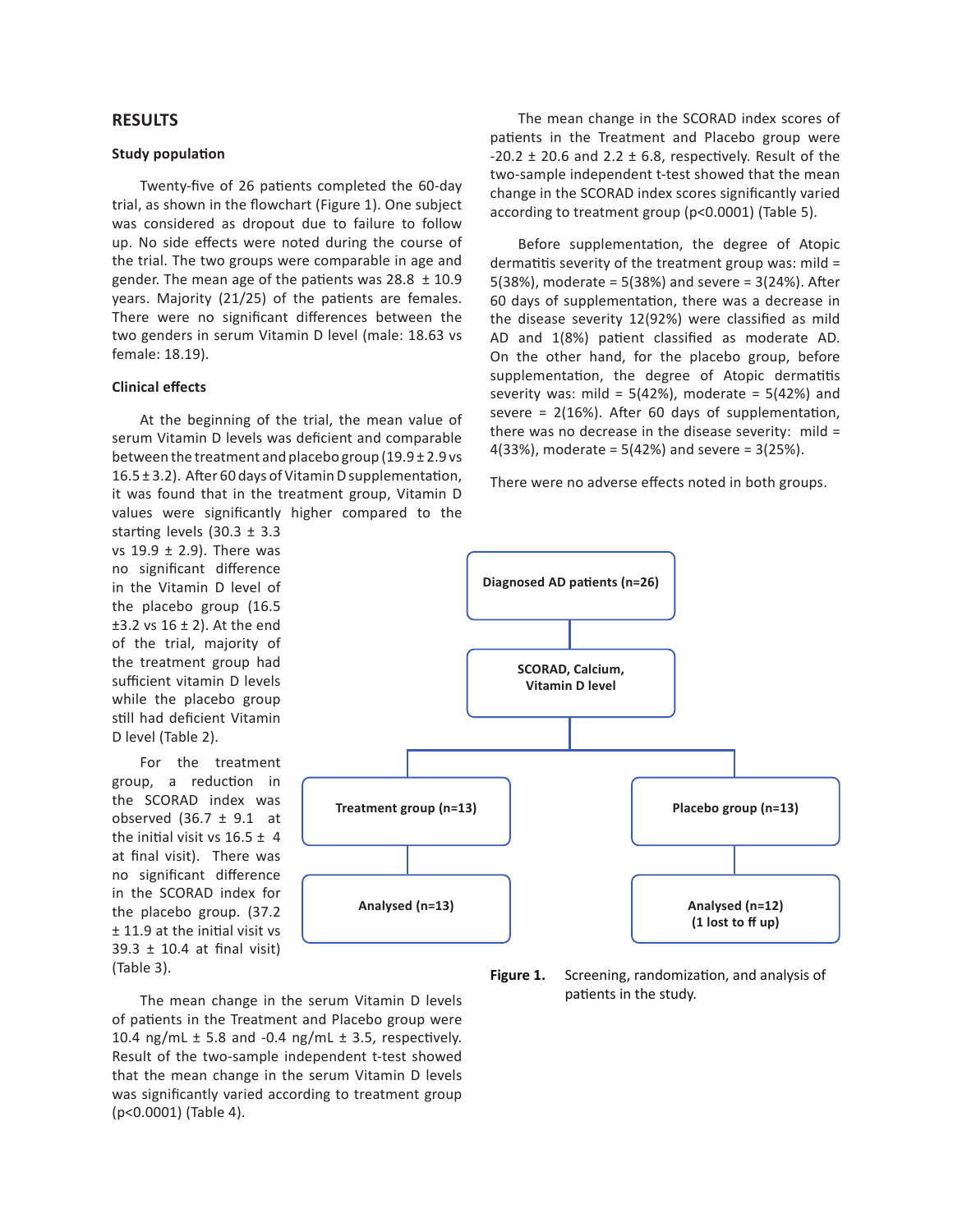| <b>Demographic Characteristic</b> | Vitamin D Group (n=13)     | Placebo Group (n=12)       |
|-----------------------------------|----------------------------|----------------------------|
|                                   | Mean (S.D.)                | Mean (S.D.)                |
| Age (in years)                    | 28.8(11.5)                 | 29 (10.8)                  |
|                                   | <b>Frequency (Percent)</b> | <b>Frequency (Percent)</b> |
| Gender<br>Male<br>Female          | 2(15.4%)<br>11 (84.6%)     | 2(16.7%)<br>10 (83.3%)     |

## **Table 1.** Demographic profile of the patients according to their treatment group

## **Table 2.** Comparison of the improvement in the serum Vitamin D levels of patients in the treatment and placebo groups

| <b>Time Period</b>                                                | <b>Mean</b>  | 95% Confidence Interval  |
|-------------------------------------------------------------------|--------------|--------------------------|
| <b>Baseline</b><br>Vitamin D Group (n=13)<br>Placebo Group (n=12) | 19.9<br>16.5 | 17.0, 22.8<br>13.3, 19.7 |
| End of study<br>Vitamin D Group (n=13)<br>Placebo Group (n=12)    | 30.3<br>16.0 | 27.0, 33.6<br>14.0, 18.1 |

## **Table 3.** Comparison of the improvement in the SCORAD index scores of patients in the treatment and placebo groups

| <b>Time Period</b>                                                | <b>Mean</b>  | 95% Confidence Interval  |
|-------------------------------------------------------------------|--------------|--------------------------|
| <b>Baseline</b><br>Vitamin D Group (n=13)<br>Placebo Group (n=12) | 36.7<br>37.2 | 27.6, 45.8<br>25.3, 49.0 |
| End of study<br>Vitamin D Group (n=13)<br>Placebo Group (n=12)    | 16.5<br>39.3 | 12.5, 20.4<br>28.9, 49.8 |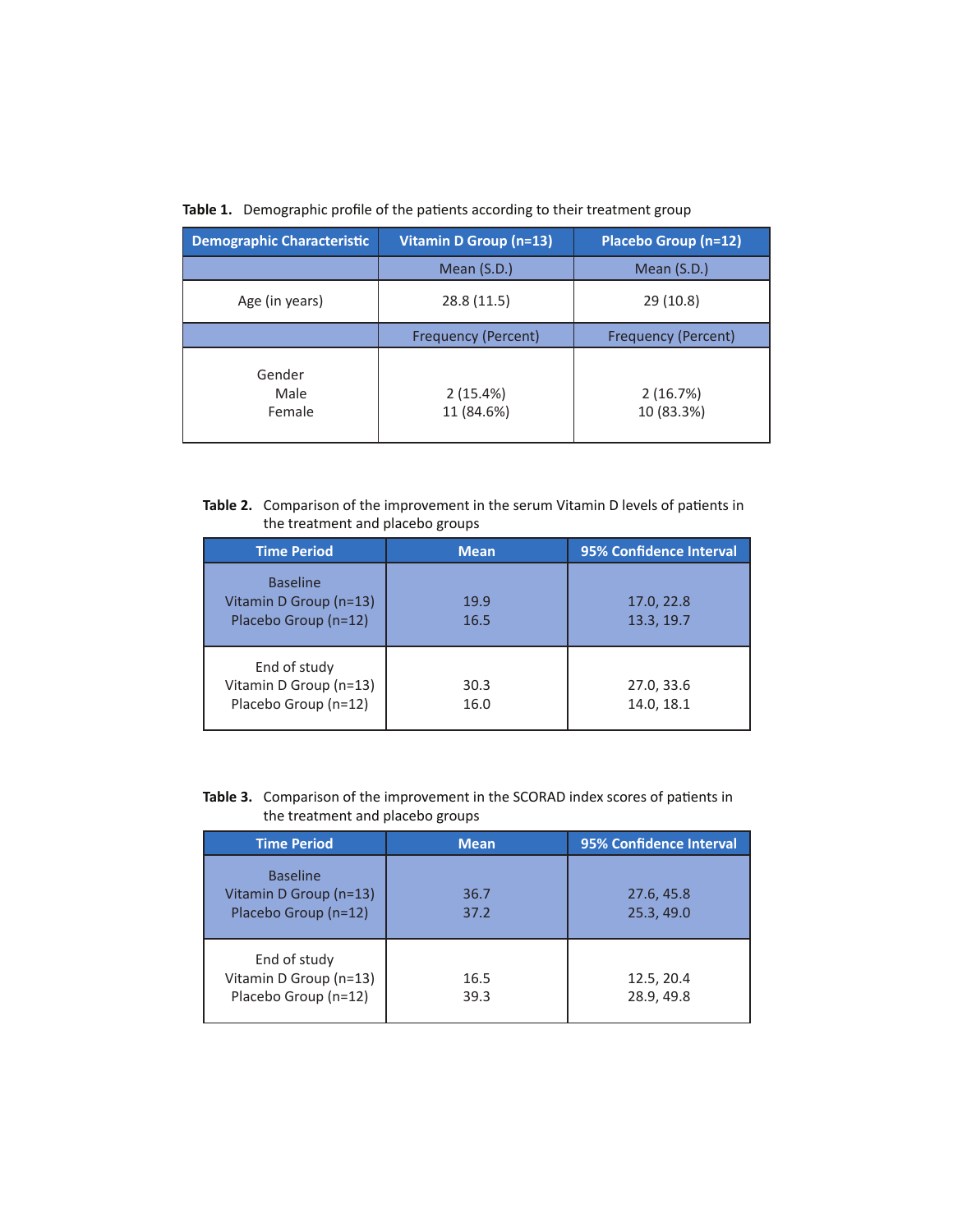## **Table 4.** Mean change in the serum Vitamin D levels (ng/mL) of the patients according to their treatment group

| <b>Treatment Group</b> | Mean (S.D.) | p-value  |
|------------------------|-------------|----------|
| Vitamin D Group (n=13) | 10.4(5.8)   | < 0.0001 |
| Placebo Group (n=12)   | $-0.4(3.5)$ |          |

**Table 5.** Mean change (i.e. end of study - baseline) in the SCORAD index scores of the patients according to their treatment group

| <b>Treatment Group</b> | Mean (S.D.)   | p-value  |
|------------------------|---------------|----------|
| Vitamin D Group (n=13) | $-20.2(20.6)$ | < 0.0001 |



**Figure 2.** AD Severity of treatment group (initial vs final visit)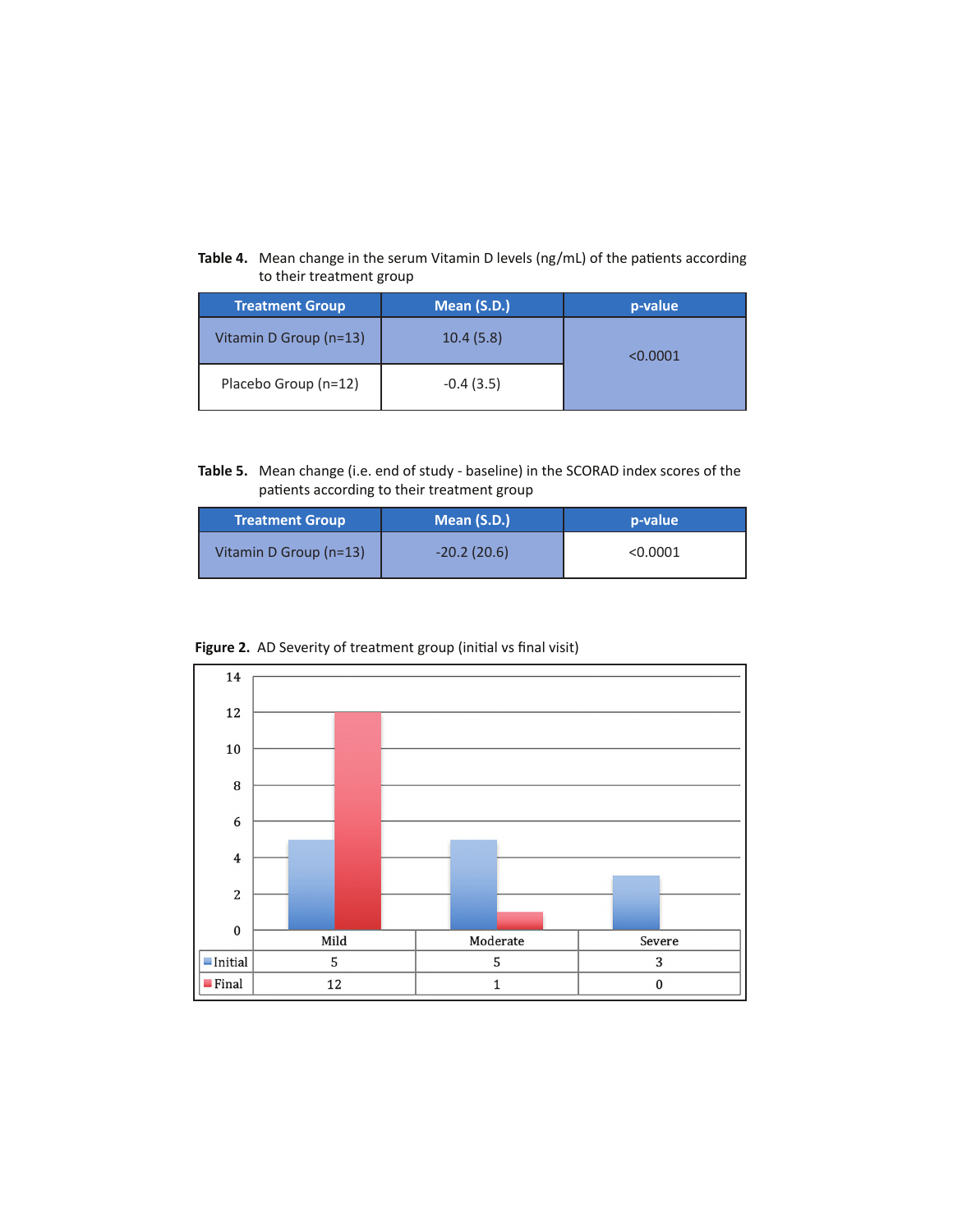

**Figure 3.** AD Severity of Placebo group (initial and final visit)

## **DISCUSSION**

The results of this research showed considerable improvement in AD patients taking oral vitamin D supplementation. Furthermore, the researchers found a significant negative correlation between the SCORAD change and vitamin D change in the subgroup of patients in which the supplementation was able to increase vitamin D levels. This negative association between SCORAD and the serum Vitamin D level could imply its influence in improvement and potential as an adjunct therapy. Despite the small size of the sample, it was interesting to note that without supplementation, there was no significant change in the placebo group between the initial and final visit in the following: (1) Vitamin D levels (16.5  $\pm$  3.2 vs 16  $\pm$  2) and (2) SCORAD (37.2 ± 11.9 vs 39.3 ± 10.4). In contrast to the participants who took Vitamin D supplement where AD severity, SCORAD and Vitamin D levels were markedly improved.

These results are comparable to recent studies done by Armendariz et al [14] and Lara-Corrales et al [15] where SCORAD Index scores decreased after Vitamin D supplementation. Armendariz et al. [14] supplemented participants aged 2–54 with 5000 IU Vitamin D daily for 3 months, while Lara-Corrales et al [15] included patients between the ages of 0 and 18 years and administered 2000 IU Vitamin D for 3 months. In addition, Armendariz et al [14] and Lara-Corrales et al [15] showed favorable improvement in the SCORAD Index score (Mean difference: − 13.3 compared to the placebo group:  $-1.27$ ,  $p < 0.05$ ;

SCORAD change: − -11.92 compared to placebo group: − 6.32, respectively).

Of note, in a study conducted by Galli et al. [16] including children (48 boys) with a median age of 68 months (range 6–195 months), underwent 3-month consecutive supplementation with 2000 IU Vitamin D daily failed to show a statistical correlation between the serum levels of vitamin D and eczema severity. The variety of dosing, duration and population may be the culprit of these conflicting results. Likewise, a study done by Huang et al [5] has suggested that Vitamin D supplementation may not be advantageous for all children and an increased intake of Vitamin D during infancy was correlated with a higher risk of AD at age 6. Therefore, the age at which supplementation is initiated should be considered carefully.

Vitamin D is a secosteroid with an endocrine mechanism of action that can be derived from dietary intake or synthesized from ultraviolet radiation exposure of the skin. It is primarily considered a significant regulator of calcium and phosphate homeostasis. However, current evidence suggests that Vitamin D may also contribute in the prevention and control of cardiovascular disease, autoimmune disease, and cancer. Recent studies found a negative association between serum Vitamin D levels and AD severity. Additionally, Vitamin D supplementation was proposed as an efficacious and safe treatment for AD.

The observed AD improvement from vitamin D supplementation has strong biological plausibility [5].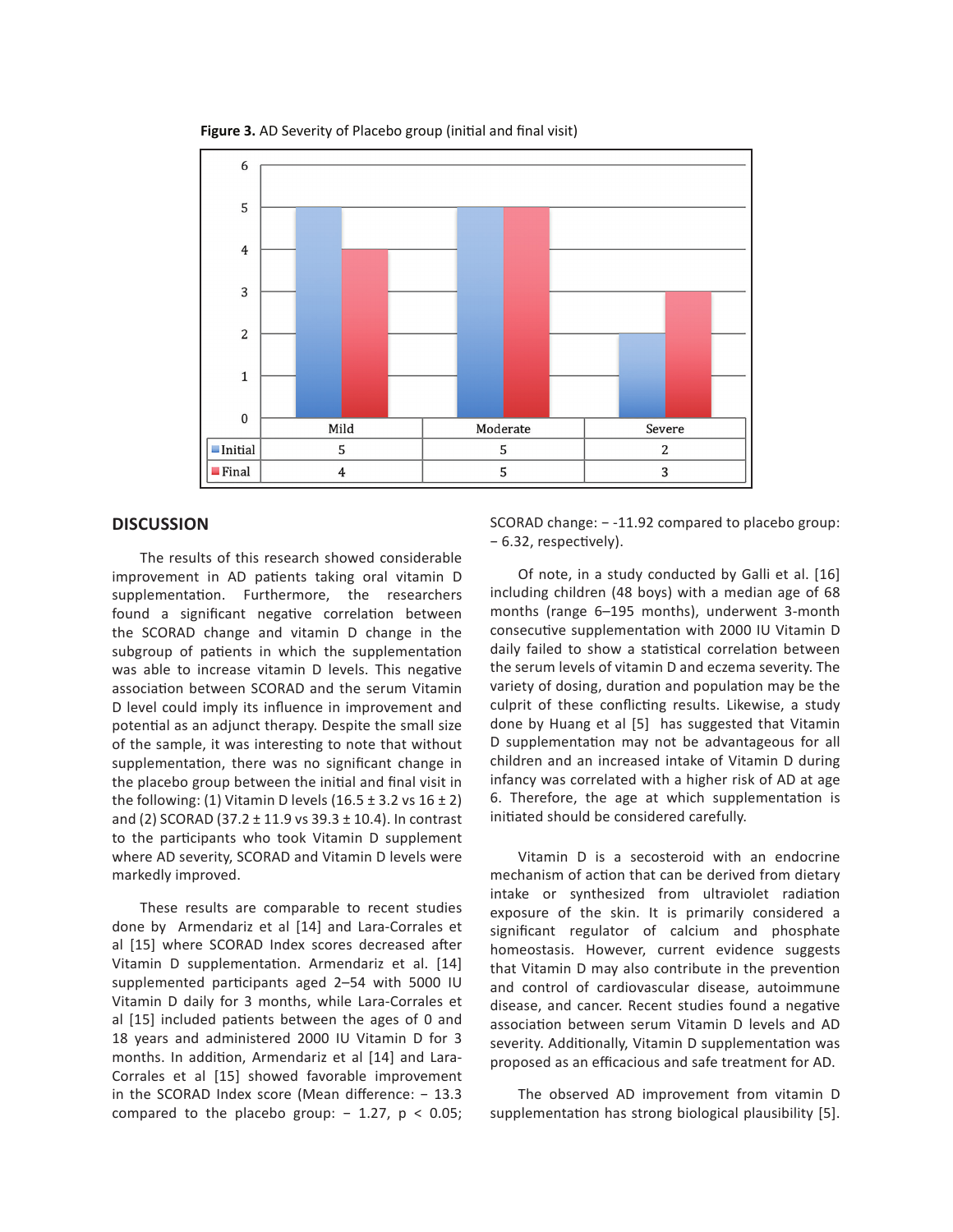Vitamin D promotes skin barrier integrity and increases antimicrobial peptides (AMPs) which is responsible for the prevention of skin infections, thus suppressing inflammatory response. Vitamin D may exert its role in epidermal barrier function by modulating structural proteins of the cornified dermis layer, regulating the glycoseramides essential for the hydrating protective lipid barrier which keeps the skin moisturized and intact.

Innate immunity is improved by modulation of AMPs and cytokine response leading to reduction of skin infection risk. Amon et al. [17] further elucidated on the immunomodulatory function of Vitamin D including inhibition of monocyte production (via Toll-like receptors) and inhibition of dendritic cell activity and increased mast cell release of IL10. In addition, Amon et al. [17] also noted that vitamin D may have an inhibitory effect on IgE release by reducing B cell function which reduces the release of proinflammatory cytokines from Th1 cells. Therefore, from an antimicrobial viewpoint, vitamin D can reduce the infection susceptibility and regulate both local immune and inflammatory response in AD patients [1].

The results of this study also showed that all participants had serum concentrations of 25(OH)D3, below 30 ng/mL at the start of the trial. This finding concurs with a study done by Camargo et al who found similarly low vitamin D levels in patients with AD. In the two largest studies to date on Vitamin D supplement in AD, both consisting of 306 participants, a significantly higher serum Vitamin D level was found in patients with milder forms of AD [5]. Thus, vitamin D deficiency appears to contribute to several of the hallmark characteristics of AD: altered barrier function, immune dysregulation, and inadequate bacterial defense (Figure 4).



Source: Borzutzky, A. and Camargo, C. (2013). Role of vitamin D in the pathogenesis and treatment of atopic dermatitis. Expert Review of Clinical Immunology, 9(8), pp.751-760.

**Figure 4.** Possible mechanism of action of Vitamin D in atopic dermatitis.

A notable weakness in this study was the relatively small sample size. Thus, larger prospective randomized controlled trials are needed to delineate the benefits of vitamin D treatment for AD. Ideally, studies utilizing varied Vitamin D doses and durations should be performed, to establish the most effective supplementation regimen for AD. Additionally, clinical factors such as subjects' physical activity, duration of outdoor and thus sunlight exposure, and detailed dietary intakes that regulate vitamin D homeostasis should also be considered. Prospective cohorts are needed to accurately address the influences of these confounders on vitamin D deficiency. Another limitation of this study is that the data included is composed mainly of mild and moderate AD with only few severe cases (5/25). The specific reduction in SCORAD seen, and difference in 25(OH)D between AD patients may differ in children from that found in this study which focused on adult patients with AD. Finally, our results are based on Vitamin D supplementation of 2200 IU per day for 60 days and SCORAD reductions observed seen are likely to differ with higher or lower doses and longer or shorter duration.

In conclusion, among adult patients (19-50 years old) diagnosed with atopic dermatitis, vitamin D supplementation of 2200 IU/day for 60 days may ameliorate clinical signs of the disease and can be considered as a safe and well-tolerated form of therapy.

### **Acknowledgment**

The author would like thank her research advisers Dr. Ma. Angela Lavadia and Dr. Elizabeth Prieto, her co-investigator Dr. Ma. Corazon Iniego, and Dr. Adrian Patrick Calimag for his technical editing and proofreading.